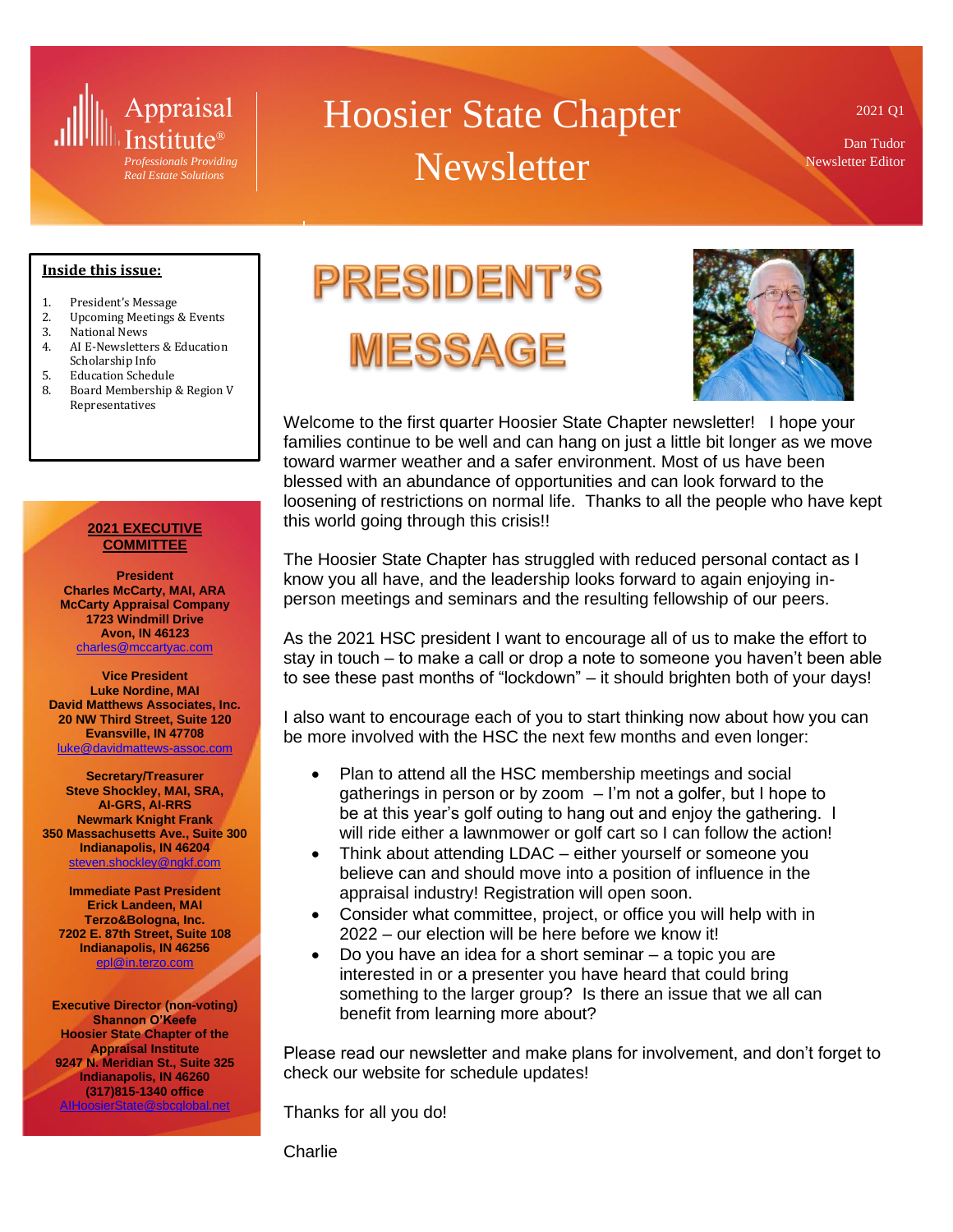# **UPCOMING MEETINGS & EVENTS**

## **Local Meetings and Events**

## **2021- 1st Quarter AIHSC Meeting- Virtual**

| Date:     | March 11, 2021     |                                                                      |  |  |
|-----------|--------------------|----------------------------------------------------------------------|--|--|
| Time:     | 10:00am<br>11:45am | <b>Board of Directors Meeting</b><br>General Membership meeting      |  |  |
| Location: |                    | Virtual via Zoom (a link will be emailed the day before the meeting) |  |  |

A **free** 2-hour *Indiana Rules* Seminar will be provided via Zoom as part of the General Membership Meeting! You can register for this seminar by clicking the link below:

**Free [Seminar Registration](https://ai.appraisalinstitute.org/eweb/DynamicPage.aspx?webcode=AIChapterRegistration&Reg_evt_key=4F29027C-7383-4FED-9C3B-6296B0D05E31&goback=0)**

To view/search the Hoosier State Chapter's upcoming meetings and events. [click here.](https://aihsc.org/meetings-and-events/)

## **National Meetings and Events**

## **2021 Annual Conference**

The 2021 Annual Conference will be held August 9-10 in Orlando, Florida. For more information, visit the [Appraisal Institute's 2021 Annual Conference webpage.](https://www.appraisalinstitute.org/annual-conference/#:~:text=Annual%20Conference%20Dates%20Announced,have%20been%20confirmed%20for%202021)

## **2021 Leadership Development & Advisory Council (LDAC)**

The 2021 LDAC meeting in Washington D. C. has been moved to September 27-29. You can find more information about [LDAC here.](https://www.appraisalinstitute.org/about/leadership-development-and-advisory-council-ldac/)

To view/search the Appraisal Institute's upcoming national events, [click here.](http://www.appraisalinstitute.org/events/list/)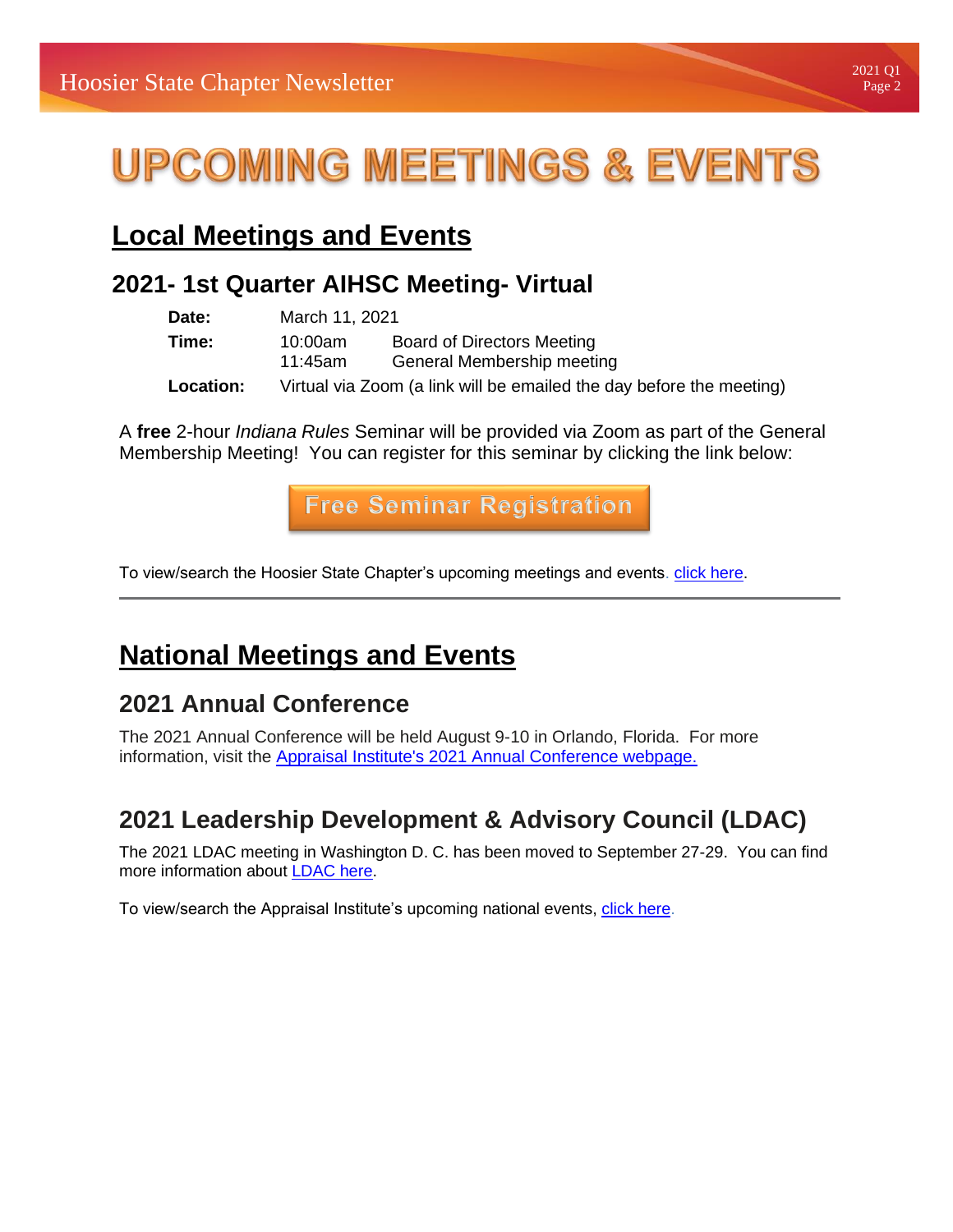## Page 3

# **NATIONAL NEWS**

### **Appraisal Foundation Announces Extension of Current USPAP**

On February 19, 2021, the Appraisal Standards Board (ASB) voted to extend the effective date of the current (2020-21) edition of USPAP by one year, through December 31, 2022. The ASB cited the time to fully address issues brought up during the COVID-19 crisis, such as socially distant inspections and growing concerns about discrimination appraisals or other opinions of value. Below are Frequently Asked Questions regarding the extension that were obtained via a link included in the press release, which can be found [here.](https://appraisalfoundation.sharefile.com/d-sfc53c1a2d64f4151b0c789437aa99cf7)

*Note the third Q&A below, which indicates that the 2-year requirement for the 7-hour USPAP update course will still be required despite the one-year extension.* 

#### **Frequently Asked Questions: 2020-21 USPAP Extension**

**How long is the current version of USPAP effective?** *With this announcement, the 2020-21 USPAP will now have an effective date through December 31, 2022.*

**Does this mean USPAP will be on a three-year cycle going forward?** *No, we have made no decision on how long future USPAP publications will remain in effect. We may return to two-year cycles, or choose another timeline, depending upon the need to make changes.*

**If I took the 7-hour continuing education course for the 2020-21 USPAP, and that is still in effect, do I wait until 2023 to take the new 7-hour course?** *No, you will still need to take the 7-hour continuing education course every two years. This extension does not impact appraiser continuing education requirements. The 7-hour continuing education course is required to be taken once every two years as a way to offer appraisers a refresher on important cornerstones of the profession and offer practical applications for their appraisal practice. A new course will come out later this year.*

**Will I need to buy another copy of USPAP for the 7-hour continuing education course if I already bought a copy of the 2020-21 USPAP***? No, you can continue using the version of USPAP for this cycle.*

**I am an education provider. How does the impact me?** *We will be holding a webinar just for educational providers on this decision and our new 7 hour continuing education course on March 4th. If you have not previously received an invitation for this event, please contact Brigitte Coulton at [brigitte@appraisalfoundation.org.](mailto:brigitte@appraisalfoundation.org)*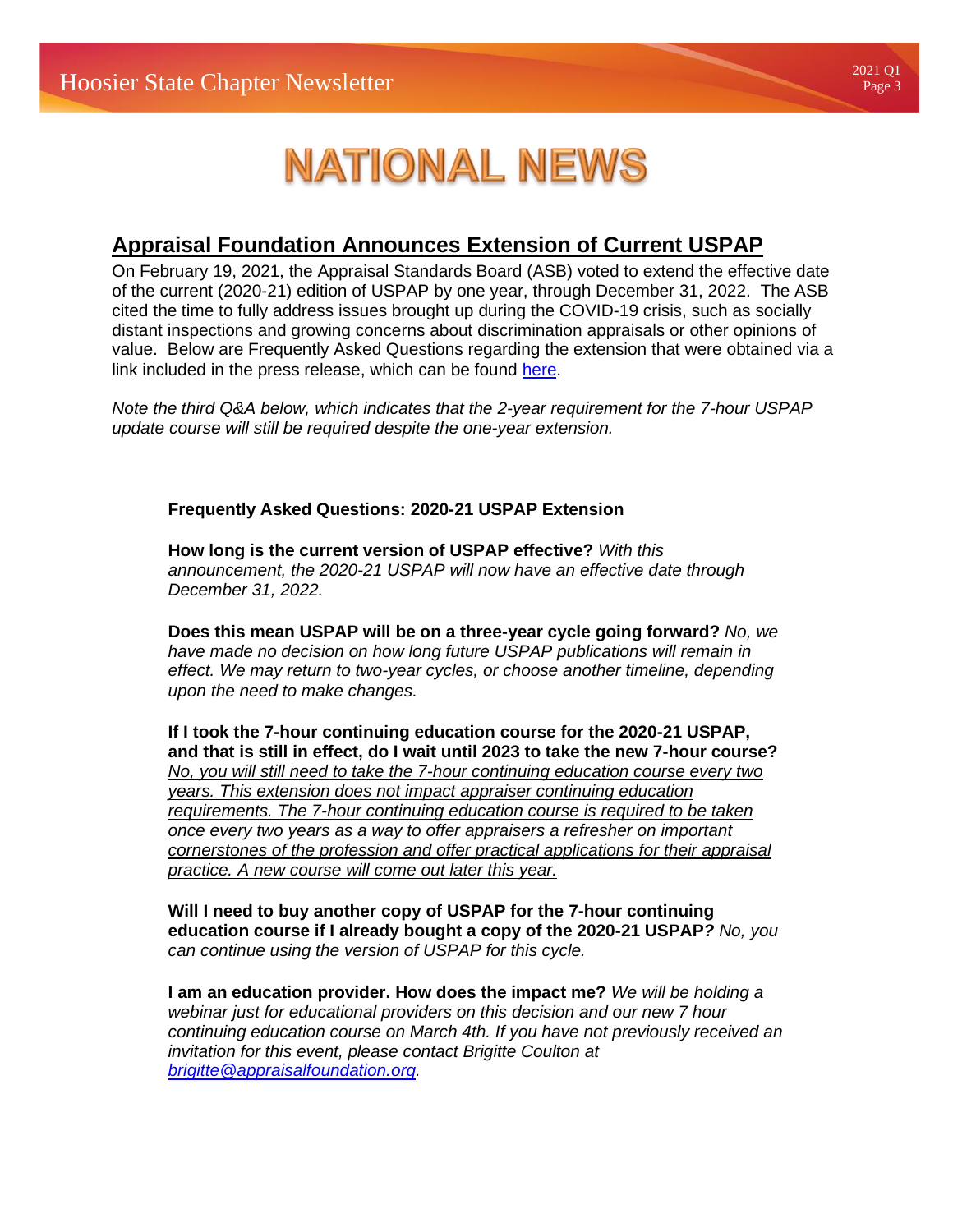# **APPRAISAL INSTITUTE E-NEWSLETTERS**

#### **The Appraisal Institute offers two E-newsletters that are delivered directly to your inbox. If you have not already done so, consider signing up today.**

#### **[Appraiser News Online](https://www.appraisalinstitute.org/ano/)**

Appraiser News Online is the Appraisal Institute's free weekly e-newsletter that provides ongoing coverage of industry trends, legislative issues and regulatory developments affecting appraisers. [Check it out here.](https://www.appraisalinstitute.org/ano/)

#### **[Residential Update](https://www.appraisalinstitute.org/ano/)**

Residential Update is the Appraisal Institute's free monthly e-newsletter that provides ongoing coverage of valuation industry trends, legislative issues and regulatory developments affecting residential appraisers. [Check it out here.](https://www.appraisalinstitute.org/ru/)

# **EDUCATION SCHOLARSHIP INFORMATION**

## **Hoosier State Chapter Members:**

Did you know there are scholarships available on a Chapter, Regional and National level?

#### **Chapter Scholarships Available. Apply Today!**

Now is the perfect time to take additional classes to earn your MAI, SRA, AI-GRS and/or AI-RRS designations. Several courses are available, which may be found on the previous page or [here.](https://urldefense.proofpoint.com/v2/url?u=https-3A__aihsc.org_education_course-2Dlistings_&d=DwMFAg&c=3v6EBbtpnn9A7jIZYjOw6KN7Pe17WoimzcinOq2Xztg&r=Lk1obU7TnPiPCeuRd8NSPkSylfC0R398V5h7a7El8e0&m=sSc3MnSS_n35qKzQXwWK5Z-eP8urrZca5O8uBvEKOeA&s=upH1xrY_ujY1Znc-s-s0yv7UONSlGus2YrB8SHHAc2w&e=) If you or anyone you know would like to take advantage of a Chapter scholarship, please visit our Chapter website [here.](https://urldefense.proofpoint.com/v2/url?u=https-3A__aihsc.org_education_scholarships_&d=DwMFAg&c=3v6EBbtpnn9A7jIZYjOw6KN7Pe17WoimzcinOq2Xztg&r=Lk1obU7TnPiPCeuRd8NSPkSylfC0R398V5h7a7El8e0&m=sSc3MnSS_n35qKzQXwWK5Z-eP8urrZca5O8uBvEKOeA&s=KAfmS7WXr0pX1JkHmNhSj88j2M_HclFKftdrgo-LA6U&e=) In addition to Chapter scholarship opportunities, Region V of the Appraisal Institute and the National Appraisal Institute also have additional scholarships for our members. For further information, please contact Shannon O'Keefe, Chapter Executive Director, at [aihoosierstate@sbcglobal.net](mailto:aihoosierstate@sbcglobal.net) or the Indiana Appraisers Memorial Fund Committee Chair, Steve Hurst, MAI, at sin @in.terzo.com.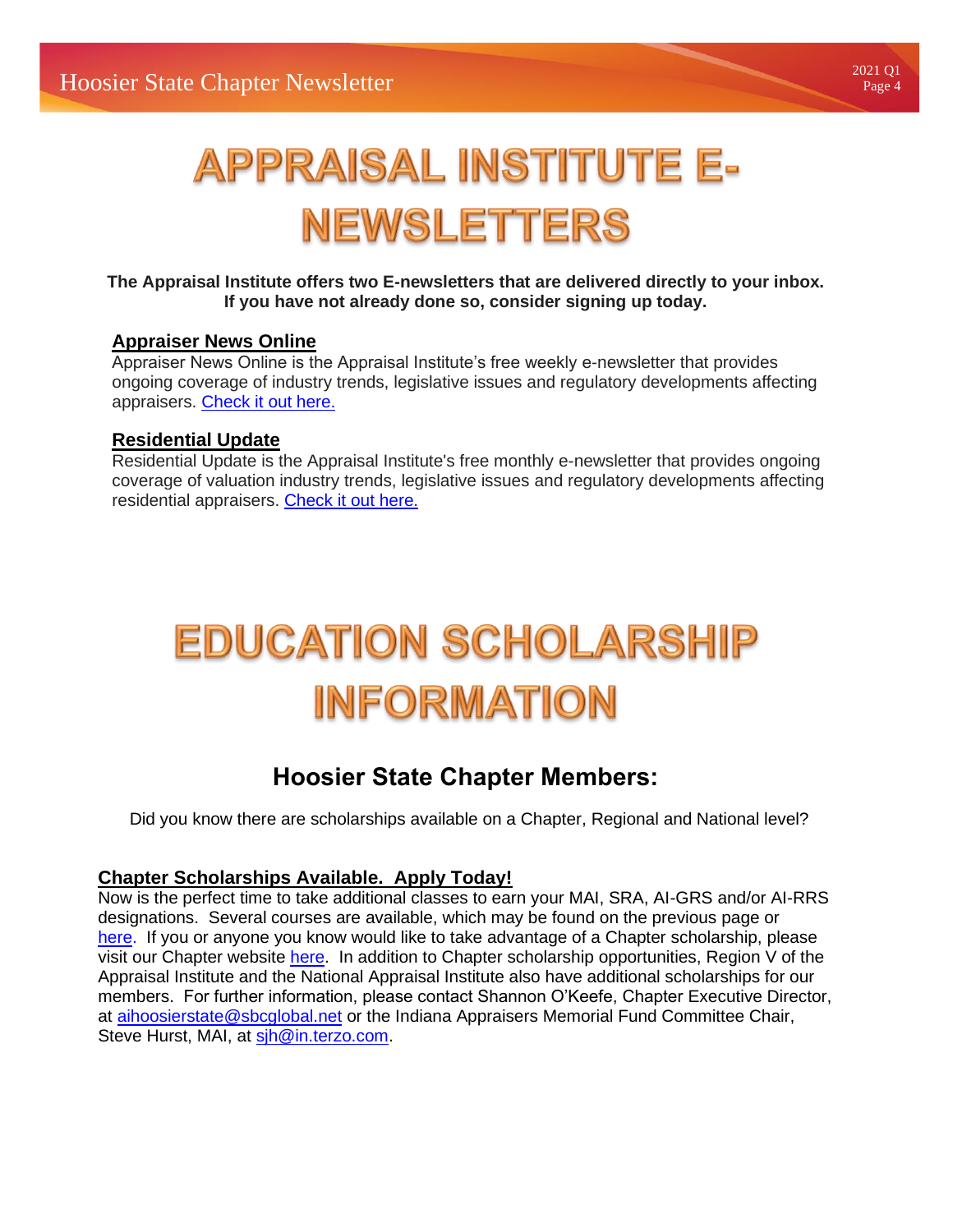# **EDUCATION SCHEDULE**

## **Proposed 2021 AI HSC Education Schedule**

*All courses sponsored by the Hoosier State Chapter unless otherwise noted***.**

| <b>Title</b>                                                                       | <b>Start Date</b> | <b>End Date</b> | Location         | <b>Hours</b>    |                                        |
|------------------------------------------------------------------------------------|-------------------|-----------------|------------------|-----------------|----------------------------------------|
| <b>15-Hour National USPAP</b><br>Course                                            | 3/8/2021          | 3/9/2021        | Indianapolis, IN | 15              | <b>View Details</b><br><b>Register</b> |
| <b>Real Estate Finance,</b><br><b>Statistics, and Valuation</b><br><b>Modeling</b> | 3/10/2021         | 3/11/2021       | Indianapolis, IN | 14              | <b>View Details</b><br><b>Register</b> |
| <b>Supervisory</b><br><b>Appraiser/Trainee Appraiser</b><br><b>Course</b>          | 3/12/2021         | 3/12/2021       | Indianapolis, IN | 4               | <b>View Details</b><br><b>Register</b> |
| <b>Business Practices and</b><br><b>Ethics</b>                                     | 3/16/2021         | 3/16/2021       | Indianapolis, IN | $6\phantom{1}6$ | <b>View Details</b><br><b>Register</b> |
| <b>Residential Market Analysis</b><br>and Highest & Best Use                       | 5/4/2021          | 5/5/2021        | Indianapolis, IN | 14              | <b>View Details</b><br><b>Register</b> |
| <b>Residential Site Valuation</b><br>and Cost Approach                             | 5/6/2021          | 5/7/2021        | Indianapolis, IN | 14              | <b>View Details</b><br><b>Register</b> |
| <b>Residential Sales</b><br><b>Comparison and Income</b><br><b>Approaches</b>      | 5/11/2021         | 5/14/2021       | Indianapolis, IN | 28              | <b>View Details</b><br><b>Register</b> |
| <b>Residential Report Writing</b><br>and Case Studies                              | 5/18/2021         | 5/19/2021       | Indianapolis, IN | 14              | <b>View Details</b><br><b>Register</b> |

Continued on the next page…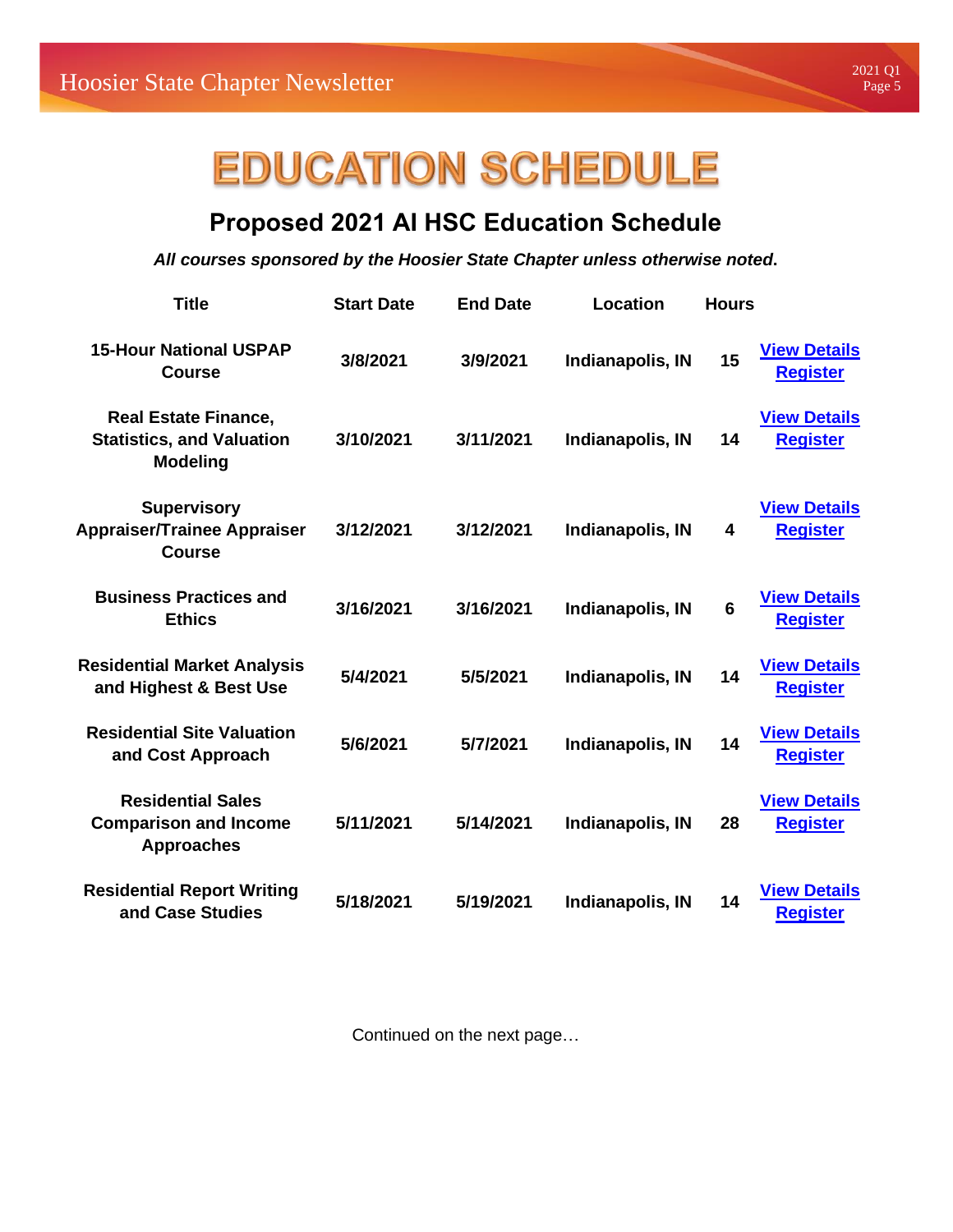## Hoosier State Chapter Newsletter

| <b>Title</b>                                                                                                   | <b>Start Date</b> | <b>End Date</b> | <b>Location</b>  | <b>Hours</b>            |                                        |
|----------------------------------------------------------------------------------------------------------------|-------------------|-----------------|------------------|-------------------------|----------------------------------------|
| <b>How Tenants Create or</b><br><b>Destroy Value: Leasehold</b><br>Valuation and its Impact on<br><b>Value</b> | 6/9/2021          | 6/9/2021        | Indianapolis, IN | $\overline{7}$          | <b>View Details</b><br><b>Register</b> |
| <b>Desktop Appraisals</b><br>(Bifurcated, Hybrid) and<br><b>Evaluations</b>                                    | 6/23/2021         | 6/23/2021       | Indianapolis, IN | $\overline{\mathbf{r}}$ | <b>View Details</b><br><b>Register</b> |
| <b>Getting It Right from the Start:</b><br>A Workout Plan for Your<br><b>Scope of Work</b>                     | 9/10/2021         | 9/10/2021       | Indianapolis, IN | 7                       | <b>View Details</b><br><b>Register</b> |
| <b>General Appraiser Sales</b><br><b>Comparison Approach</b>                                                   | 9/14/2021         | 9/17/2021       | Indianapolis, IN | 27                      | <b>View Details</b><br><b>Register</b> |
| <b>General Appraiser Site</b><br><b>Valuation and Cost Approach</b>                                            | 9/21/2021         | 9/24/2021       | Indianapolis, IN | 27                      | <b>View Details</b><br><b>Register</b> |
| <b>General Appraiser Income</b><br><b>Approach/Part 1</b>                                                      | 9/27/2021         | 9/30/2021       | Indianapolis, IN | 27                      | <b>View Details</b><br><b>Register</b> |
| <b>General Appraiser Income</b><br><b>Approach/Part 2</b>                                                      | 10/5/2021         | 10/8/2021       | Indianapolis, IN | 27                      | <b>View Details</b><br><b>Register</b> |
| <b>General Appraiser Market</b><br><b>Analysis and Highest &amp; Best</b><br><b>Use</b>                        | 10/12/2021        | 10/15/2021      | Indianapolis, IN | 28                      | <b>View Details</b><br><b>Register</b> |
| <b>General Appraiser Report</b><br><b>Writing and Case Studies</b>                                             | 10/19/2021        | 10/22/2021      | Indianapolis, IN | 28                      | <b>View Details</b><br><b>Register</b> |
| <b>Basic Appraisal Principles</b>                                                                              | 10/26/2021        | 10/29/2021      | Indianapolis, IN | 28                      | <b>View Details</b><br><b>Register</b> |

Continued on the next page…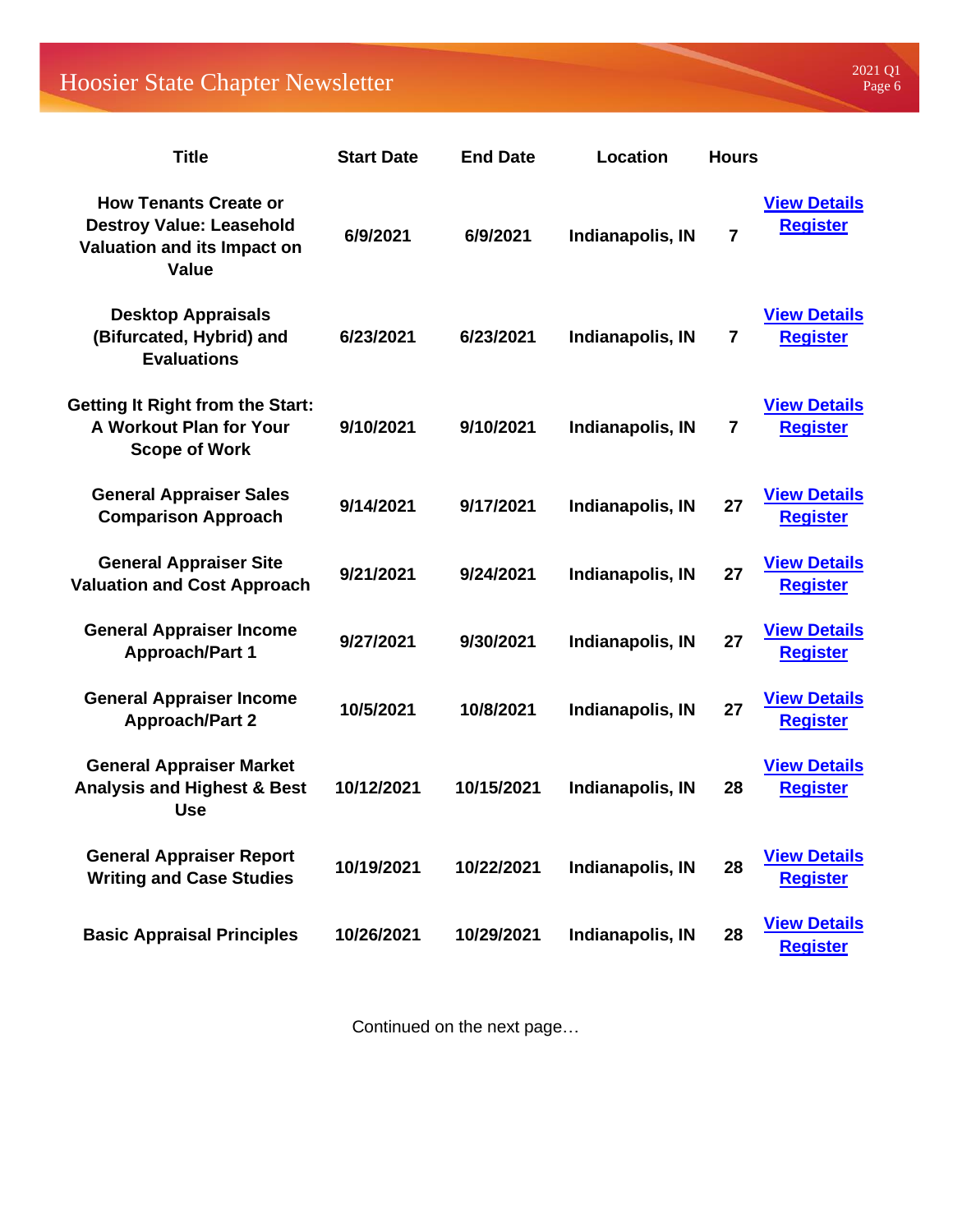Hoosier State Chapter Newsletter 2021 Q1

| <b>Title</b>                                                                       | <b>Start Date</b> | <b>End Date</b> | <b>Location</b>  | <b>Hours</b> |                                        |
|------------------------------------------------------------------------------------|-------------------|-----------------|------------------|--------------|----------------------------------------|
| <b>Basic Appraisal Procedures</b>                                                  | 11/2/2021         | 11/5/2021       | Indianapolis, IN | 28           | <b>View Details</b><br><b>Register</b> |
| <b>15-Hour National USPAP</b><br><b>Course</b>                                     | 11/8/2021         | 11/9/2021       | Indianapolis, IN | 15           | <b>View Details</b><br><b>Register</b> |
| <b>Real Estate Finance,</b><br><b>Statistics, and Valuation</b><br><b>Modeling</b> | 11/10/2021        | 11/11/2021      | Indianapolis, IN | 14           | <b>View Details</b><br><b>Register</b> |
| <b>Supervisory</b><br><b>Appraiser/Trainee Appraiser</b><br><b>Course</b>          | 11/12/2021        | 11/12/2021      | Indianapolis, IN | 4            | <b>View Details</b><br><b>Register</b> |
| <b>7-Hour National USPAP</b><br><b>Update Course</b>                               | 12/6/2021         | 12/6/2021       | Indianapolis, IN | 7            | <b>View Details</b><br><b>Register</b> |
| <b>7-Hour National USPAP</b><br><b>Update Course</b>                               | 12/8/2021         | 12/8/2021       | Fort Wayne, IN   | 7            | <b>View Details</b><br><b>Register</b> |

**[Visit Here](https://aihsc.org/education/course-listings/) for our online education schedule**



#### **[Online Education:](https://www.appraisalinstitute.org/education/online-education/) Learn at your own pace anytime, anywhere.**

Top-notch Appraisal Institute courses and seminars come straight to your desktop with online education! Learn from any computer anywhere, whenever you have time. It's easy, convenient and a great way to get the education you want. Check out the current [course listing now!](https://ai.appraisalinstitute.org/eweb/DynamicPage.aspx?site=AI&webcode=AIProgramByCourseType&CourseType=online&DiscountCode=THANKYOU)